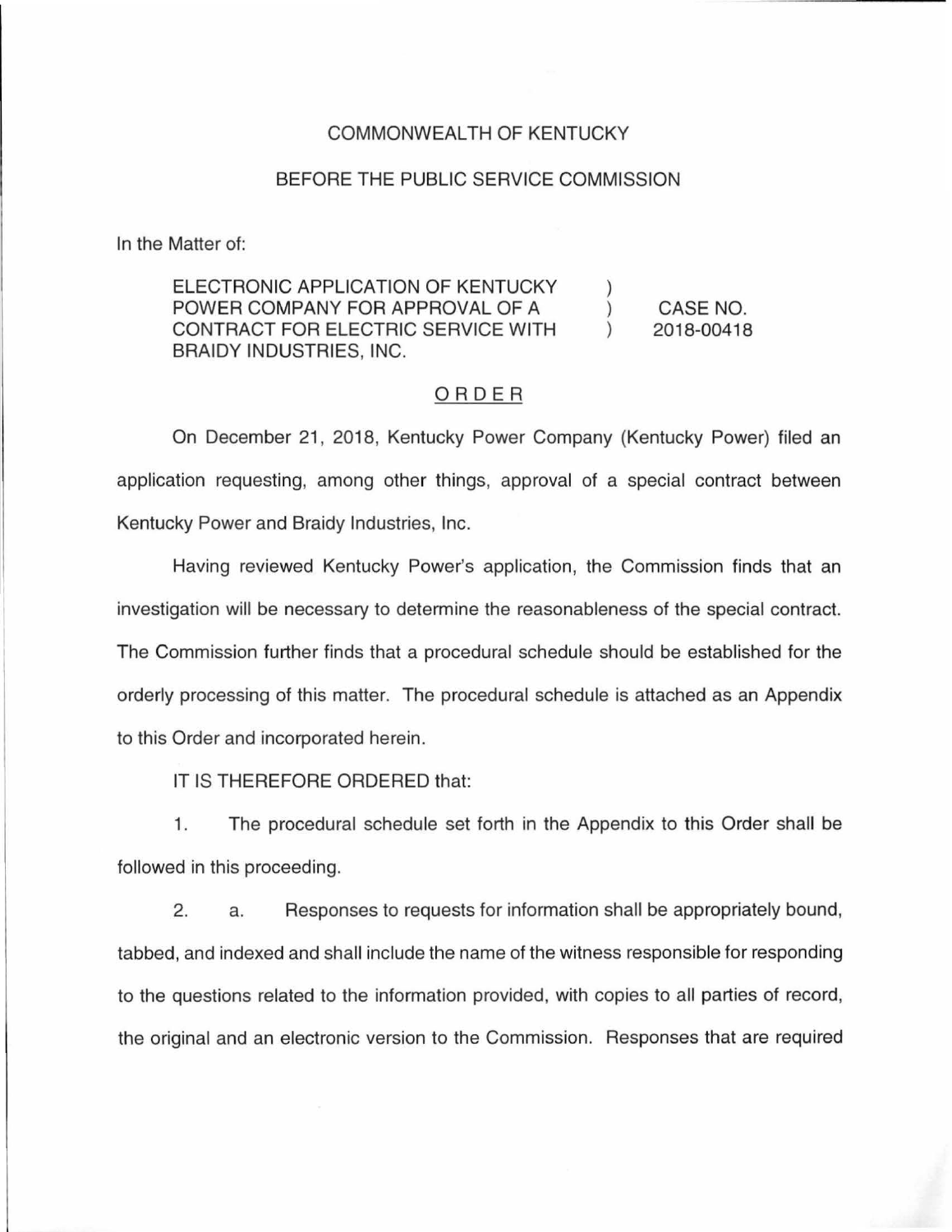to be provided on electronic medium shall be in portable document format (PDF), shall be searchable and shall be appropriately bookmarked.

b. Each response shall be answered under oath, or for representatives of a public or private corporation or a partnership or an association or a governmental agency, be accompanied by a signed certification of the preparer or person supervising the preparation of the response on behalf of the entity that the response is true and accurate to the best of that person's knowledge, information, and belief formed after a reasonable inquiry.

c. Any party shall make timely amendment to any prior response if it obtains information which indicates that the response was incorrect when made or, though correct when made, is now incorrect in any material respect.

d. For any request to which a party fails or refuses to furnish all or part of the requested information, that party shall provide a written explanation of the specific grounds for its failure to completely and precisely respond.

e. Careful attention should be given to copied material to ensure that it is legible. When the requested information has been previously provided in this proceeding in the requested format, reference may be made to the specific location of that information in responding to this request.

f. A party filing a paper containing personal information shall, in accordance with 807 KAR 5:001, Section 4(10), encrypt or redact the paper so that personal information cannot be read.

3. As set forth in 807 KAR 5:001, Section  $4(11)(a)$ , a person requesting permissive intervention in a Commission proceeding is required to demonstrate either (1)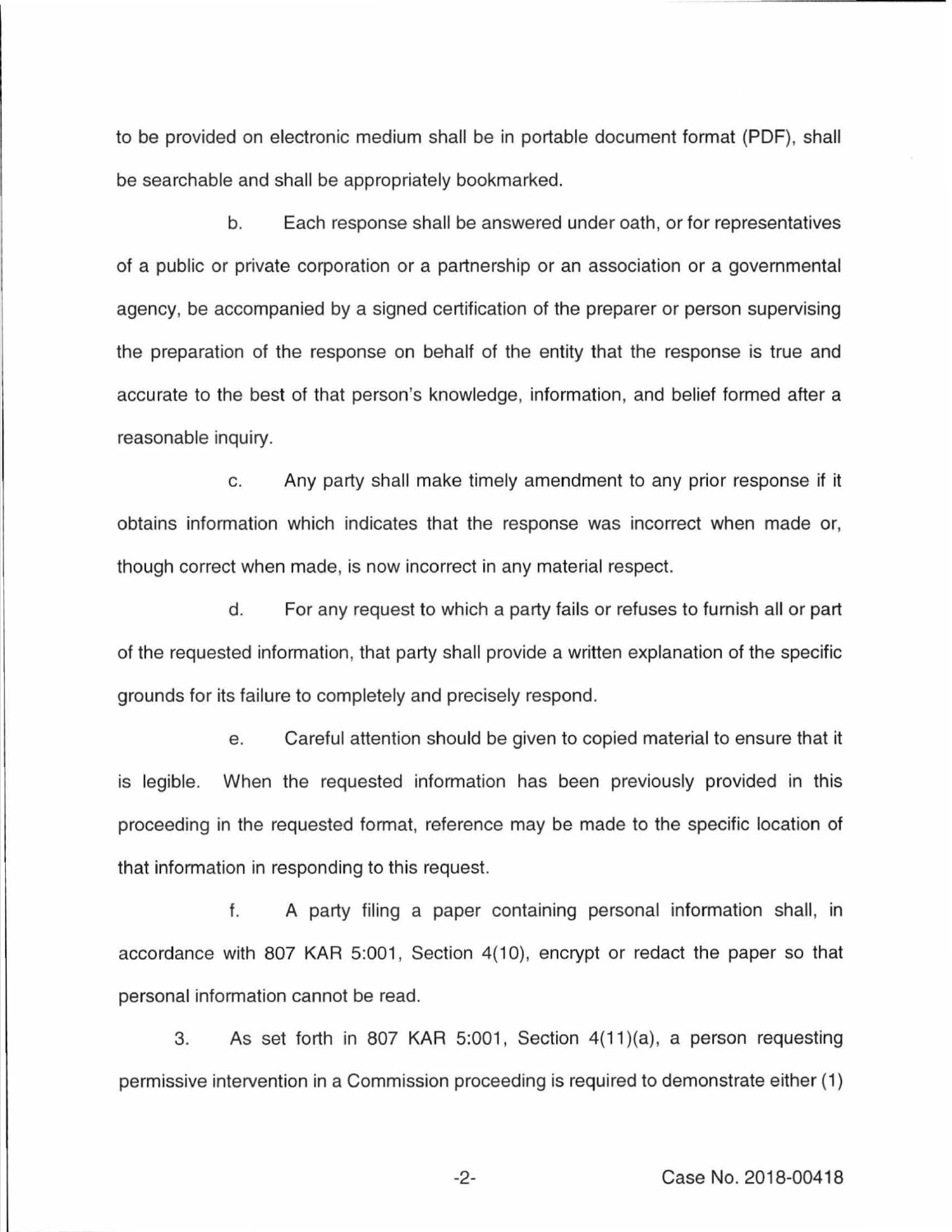a special interest in the proceeding which is not adequately represented in the case, or (2) that the person requesting permissive intervention is likely to present issues or develop facts that will assist the Commission in fully considering the matter without unduly complicating or disrupting the proceedings. Further, KRS 278.040(2) requires that a person seeking intervention must have an interest in the rates or service of a utility, as those are the only matters that are subject to the Commission's jurisdiction. Therefore, any person requesting to intervene in a Commission proceeding must state with specificity the person's special interest that is not otherwise adequately represented, or the issues and facts that the person will present that will assist the Commission in fully considering the matter. A mere recitation of the quantity of utility service consumed by the movant or a general statement regarding a potential impact of possible modification of rates will not be deemed sufficient to establish a special interest. In addition, any motion to intervene filed after January 22, 2019, shall also show good cause for being untimely. If the untimely motion is granted, the movant shall accept and abide by the existing procedural schedule.

4. Kentucky Power shall give notice of the hearing in accordance with the provisions set out in 807 KAR 5:001, Section  $9(2)(b)$ . In addition, the notice of hearing shall include the following statement: "This hearing will be streamed live and may be viewed on the PSC website, psc.ky.gov." At the time publication is requested, Kentucky Power shall forward a duplicate of the notice and request to the Commission.

5. At any public hearing in this matter, neither opening statements nor summarization of direct testimonies shall be permitted.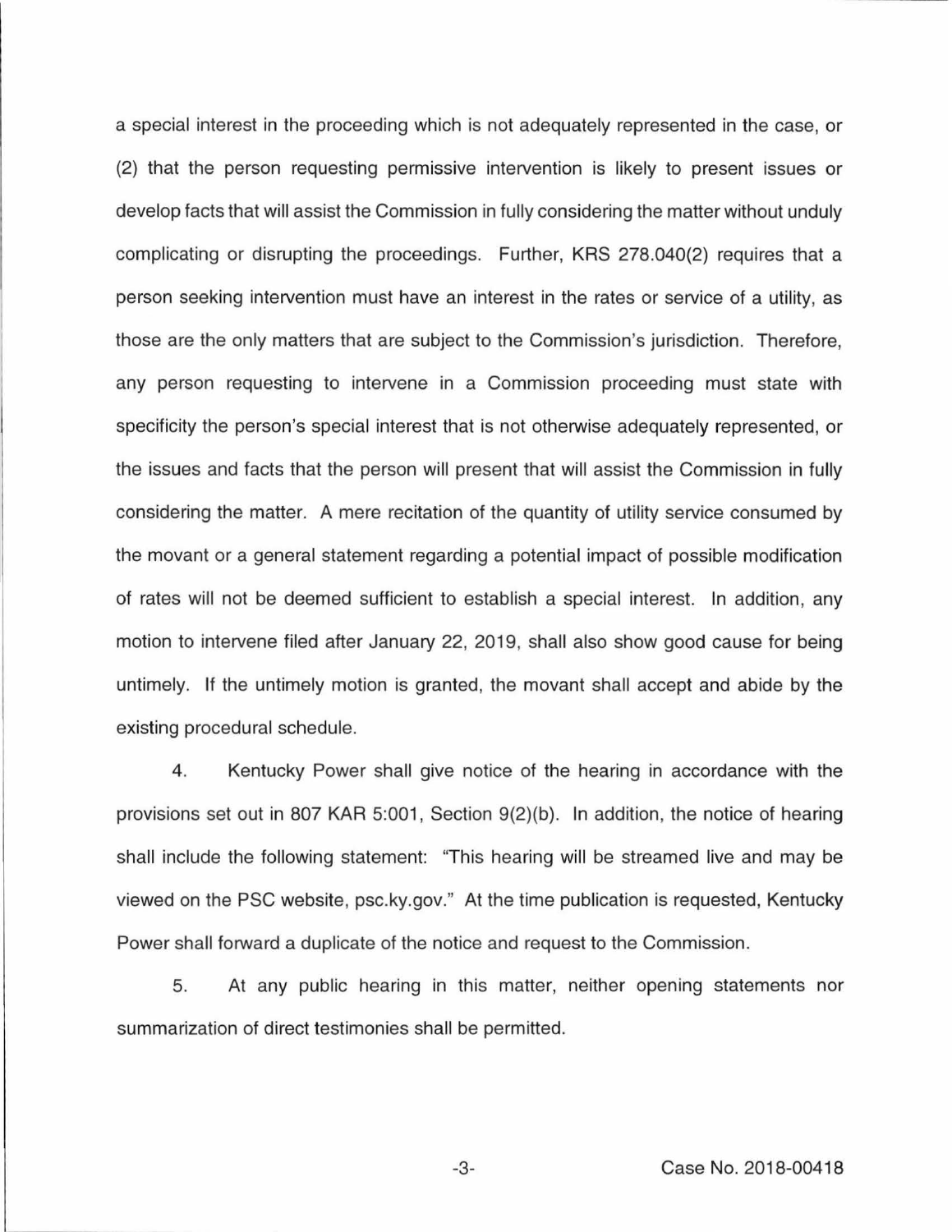6. Pursuant to KRS 278.360 and 807 KAR 5:001, Section 9(9), the official record of the proceeding shall be by video only.

7. The Commission does not look favorably upon motions for continuance. Accordingly, motions for extensions of time with respect to the schedule herein shall be made in writing and will be granted only upon a showing of good cause.

8. Nothing contained herein shall prevent the Commission from entering further Orders in this matter.

## [REMAINDER OF PAGE INTENTIONALLY LEFT BLANK]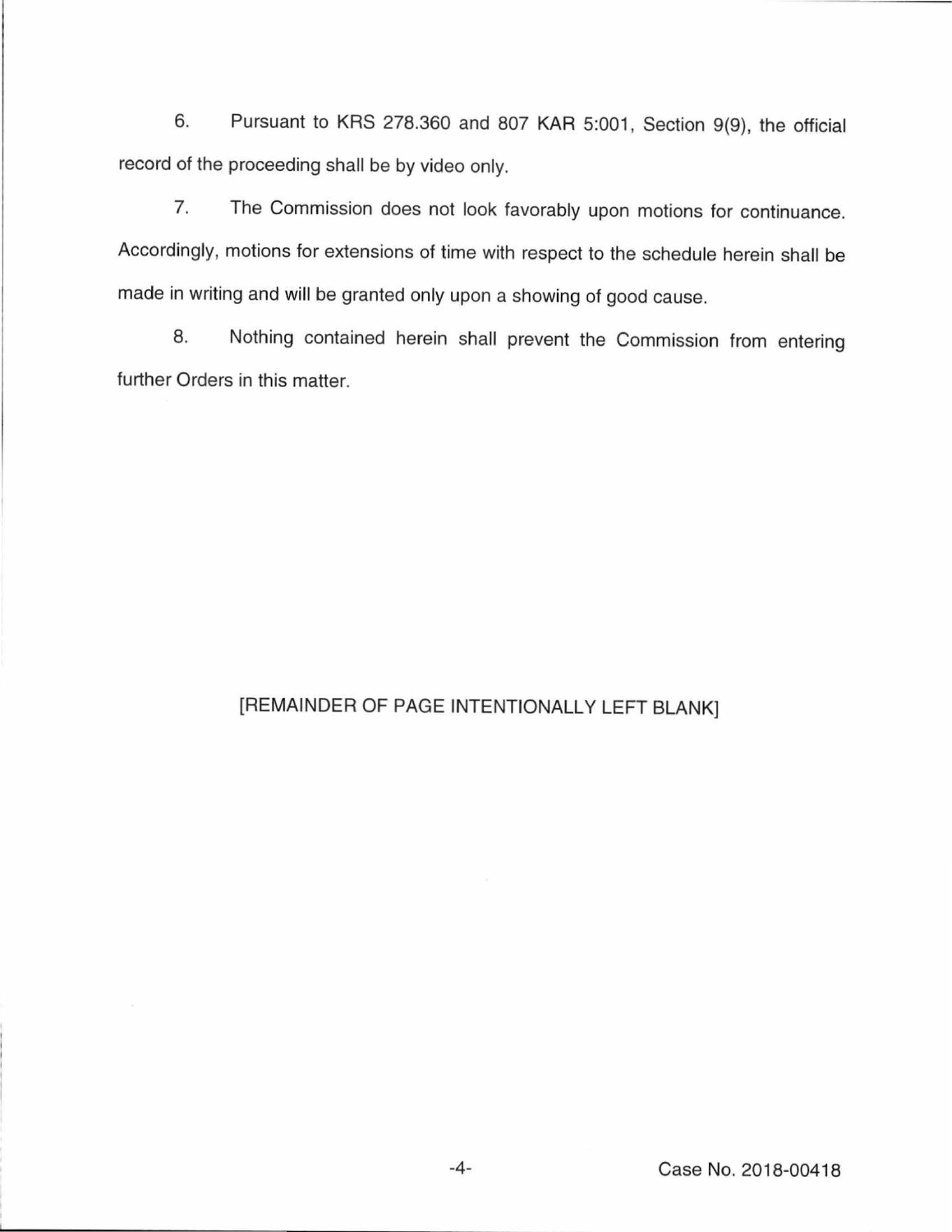By the Commission

 $\label{eq:2.1} \frac{1}{2\pi}\frac{1}{\sqrt{2}}\frac{d\theta}{\sqrt{2}}$   $\label{2.1} \frac{d\theta}{d\theta}=\frac{1}{2}\frac{d\theta}{d\theta}$ 

 $\label{eq:2.1} \begin{split} \frac{1}{2} \sum_{i=1}^{N} \frac{1}{2} \sum_{i=1}^{N} \frac{1}{2} \sum_{i=1}^{N} \frac{1}{2} \sum_{i=1}^{N} \frac{1}{2} \sum_{i=1}^{N} \frac{1}{2} \sum_{i=1}^{N} \frac{1}{2} \sum_{i=1}^{N} \frac{1}{2} \sum_{i=1}^{N} \frac{1}{2} \sum_{i=1}^{N} \frac{1}{2} \sum_{i=1}^{N} \frac{1}{2} \sum_{i=1}^{N} \frac{1}{2} \sum_{i=1}^{N} \frac$ 

 $\mathcal{L} = \mathcal{L} \left( \frac{\partial \mathcal{L}}{\partial \mathcal{L}} \right)$ 

 $\label{eq:2.1} \begin{split} \frac{d\mathcal{A}}{d\mathcal{A}}&=\frac{1}{2}\sum_{i=1}^{N-1}\frac{d\mathcal{A}}{d\mathcal{A}}\frac{d\mathcal{A}}{d\mathcal{A}}\frac{d\mathcal{A}}{d\mathcal{A}}\frac{d\mathcal{A}}{d\mathcal{A}}\frac{d\mathcal{A}}{d\mathcal{A}}\frac{d\mathcal{A}}{d\mathcal{A}}\frac{d\mathcal{A}}{d\mathcal{A}}&=\frac{1}{2}\sum_{i=1}^{N-1}\frac{d\mathcal{A}}{d\mathcal{A}}\frac{d\mathcal{$ 

 $\label{eq:2.1} \mathcal{E}^{(1)}$  and  $\mathcal{E}^{(2)}$ 

ENTERED JAN 0 4 2019 KENTUCKY PUBLIC SERVICE COMMISSION

ATTEST:

There R. Punson

Executive Director

Case No. 2018-00418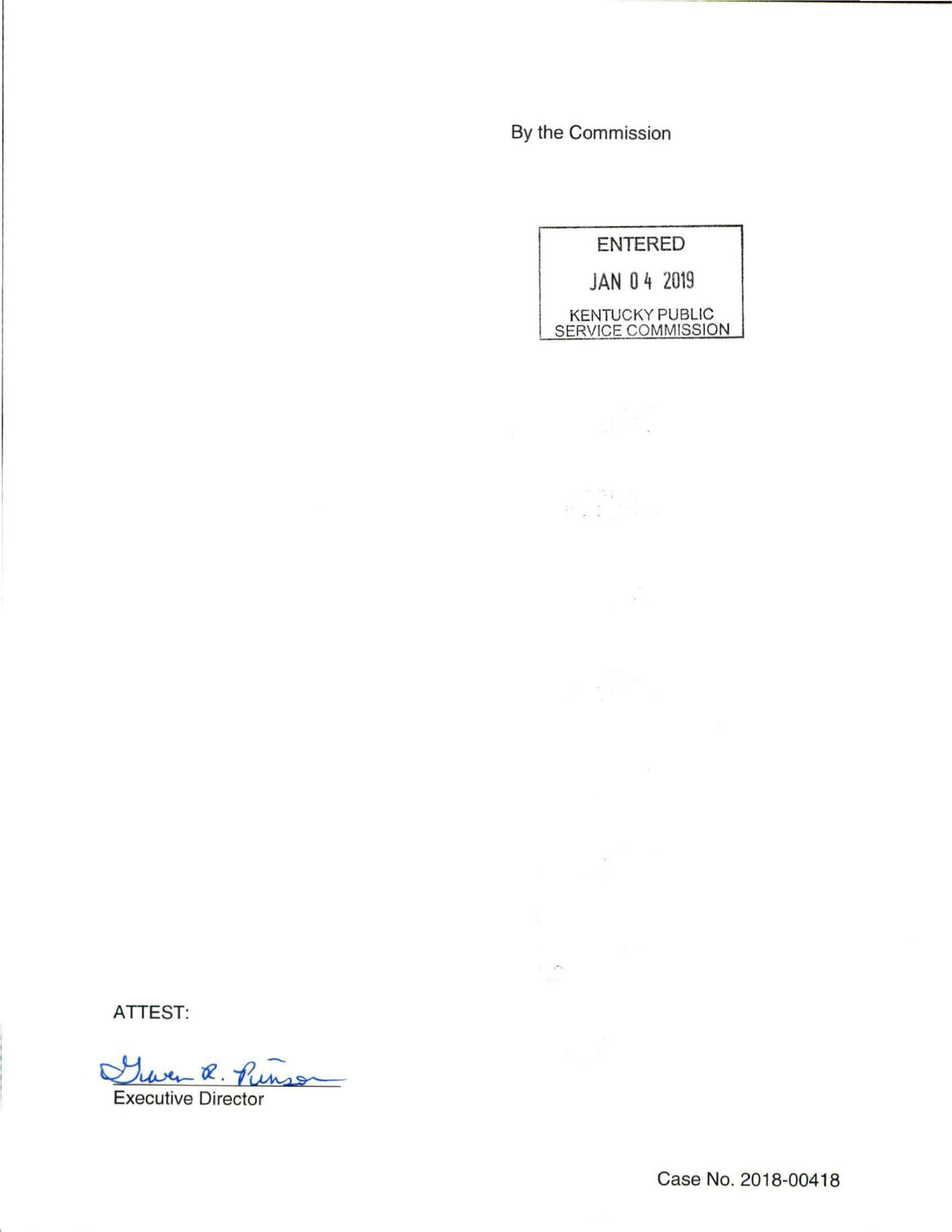## APPENDIX

# APPENDIX TO AN ORDER OF THE KENTUCKY PUBLIC SERVICE COMMISSION IN CASE NO. 2018-00418 DATED **JAN 0 4 2019**

| All initial requests for information to Kentucky Power                                                                                                                                                                             |
|------------------------------------------------------------------------------------------------------------------------------------------------------------------------------------------------------------------------------------|
| Kentucky Power shall file responses to initial requests for                                                                                                                                                                        |
| All supplemental requests for information to Kentucky Power                                                                                                                                                                        |
| Kentucky Power shall file responses to supplemental requests                                                                                                                                                                       |
| Intervenor testimony, if any, in verified prepared form, shall                                                                                                                                                                     |
| All requests for information to Intervenors shall be filed no                                                                                                                                                                      |
| Intervenors shall file responses to requests for information                                                                                                                                                                       |
| Kentucky Power shall file rebuttal testimony, if any,                                                                                                                                                                              |
| Last day for Kentucky Power to publish notice of hearing  To Be Scheduled                                                                                                                                                          |
| Public Hearing to be held in Hearing Room 1<br>of the Commission's offices at 211 Sower Boulevard,<br>Frankfort, Kentucky, for the purpose of cross-examination<br>of witnesses of Kentucky Power and Intervenors  To Be Scheduled |
|                                                                                                                                                                                                                                    |